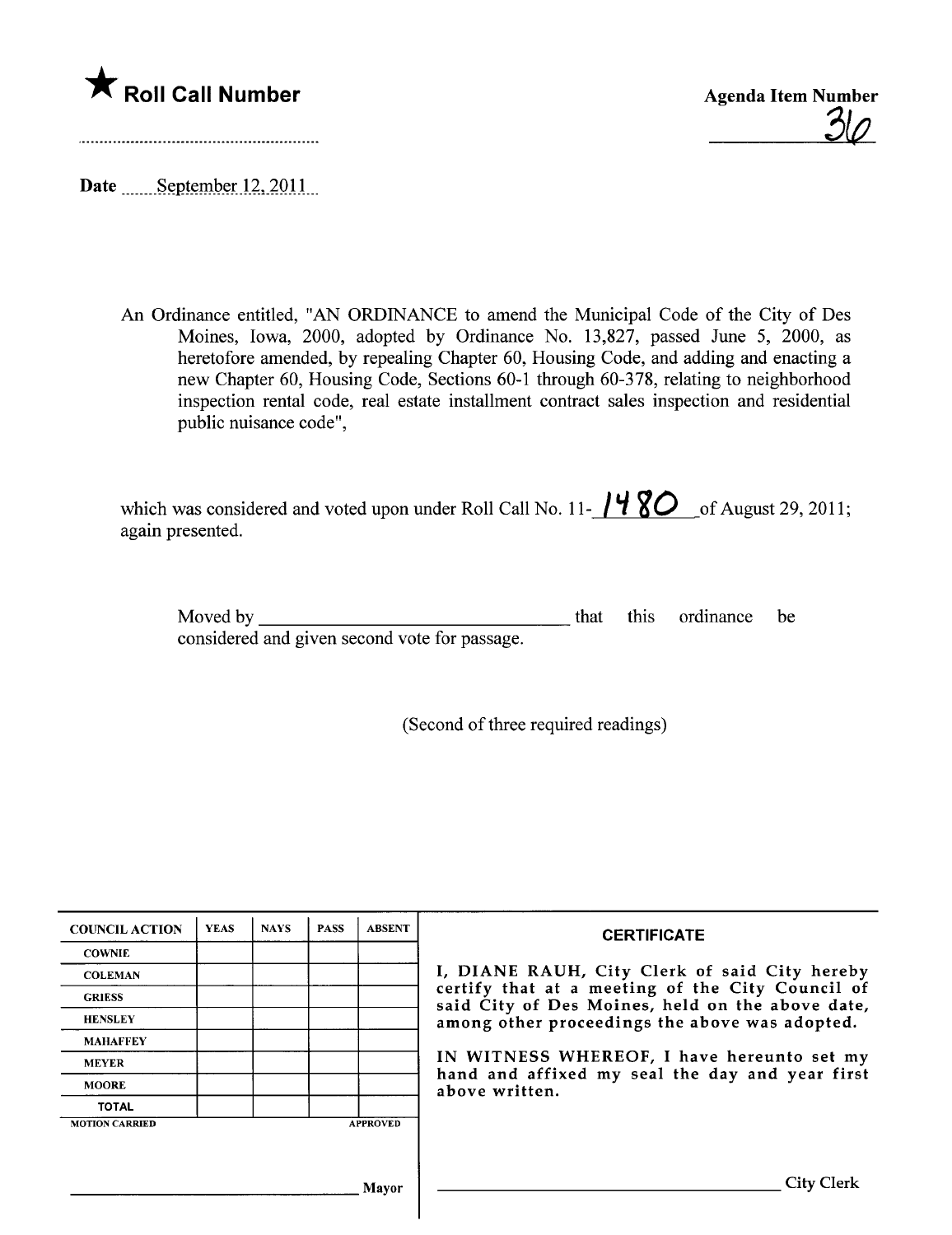

### AGENDA HEADING:

Approval of revisions to Chapter 60 of the Rental Housing Code.

### SYNOPSIS:

Recommend approval of revisions to Chapter 60 of the Rental Housing Code.

### FISCAL IMPACT: NONE

Amount: N/A

Funding Source: N/A

### ADDITIONAL INFORMATION:

The following changes to the Rental Code have been over a year in the making and include a large number of alterations. Many of the changes are language issues, problems with the wording of the Code that have led to misunderstandings by the public, or court interpretations that were not anticipated. A second type of change is intended to make the Code curent and require fewer changes in the futue. A third type of clerical change is to update the Code citations. Other changes are substantial and indicate changes in philosophy or best practices in the industry:

- o Sec. 60-6 the definitions of "nuclear family" and "townhome" have been added.
- $\circ$  Sec. 60-55 a research fee is charged for not properly making application with the Neighborhood Inspections Division thirty days prior to initially occupying a rental property.
- $\circ$  Sec. 60-120 (1) No more than two layers of shingles are allowed on a roof.
- $\circ$  Sec. 60-124 (2) adds the requirement of at least one habitable room with a minimum of 120 square feet to the habitable space requirements.
- $\circ$  Sec. 60-125 (b) adds bathrooms and toilet rooms to the requirement of maintaining a temperatue of 68 degrees when the exterior temperatue is 60 degrees or lower.
- o Sec. 60-126 (5) all plumbing repairs and/or replacement of plumbing components must be in accordance with the Uniform Plumbing Code.
- $\circ$  Sec. 60-129 reflects a major rewrite of this section of the rental code and brings the rental code into compliance with the National Electrical Code and the Pennit and Development Division.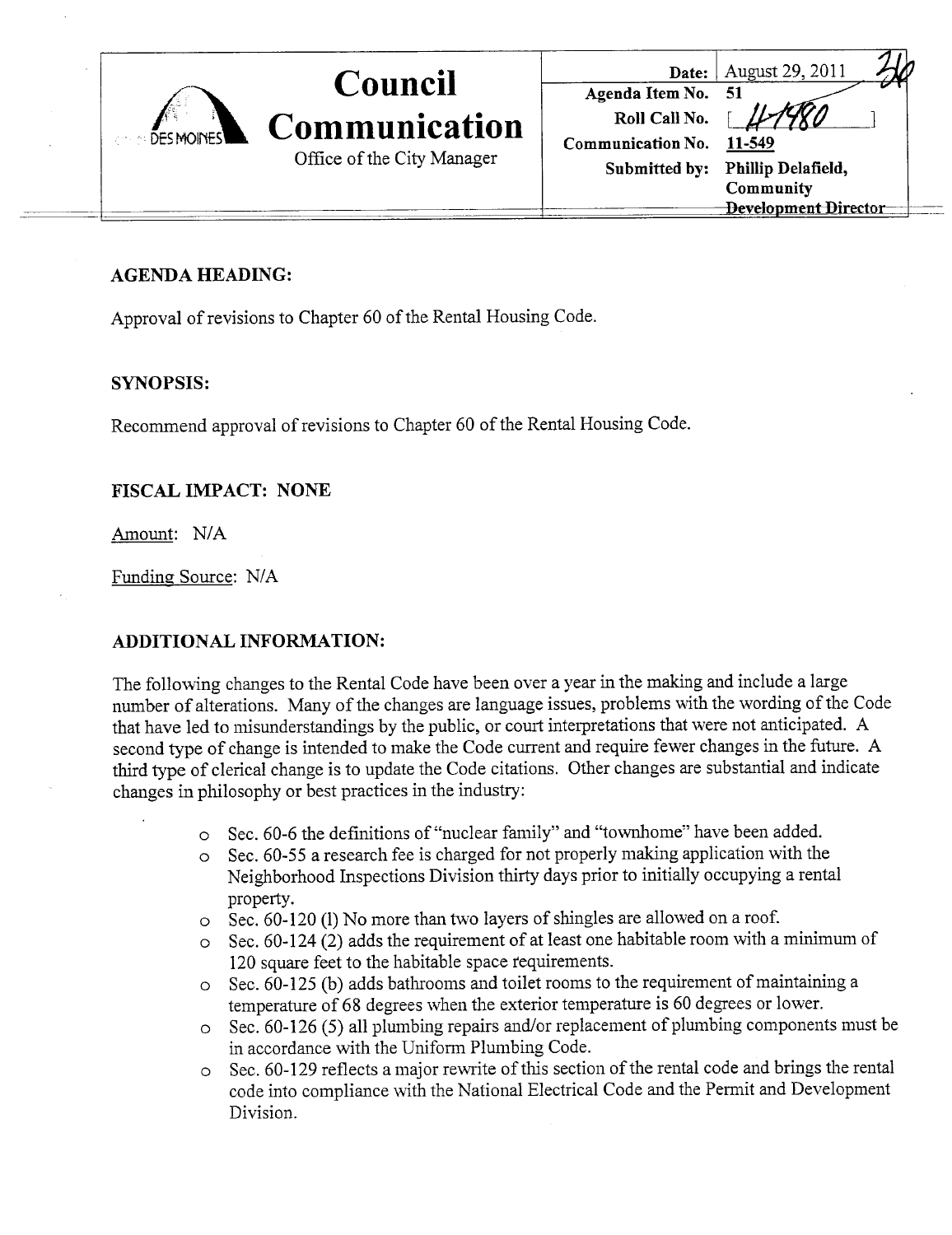- o Sec. 60-132 requires that all repairs or replacement of fire escapes, fire separations or new construction be done under the International Building Code or the International Fire Code. as adopted by the City. In doing so, these changes also bring the Rental Code into agreement with the Permit and Development Division. A significant change is that a second means of egress is no longer automatically required from a second floor apartment, and will be governed by the Building Code.
- o Sec. 60-133 this change includes the interior of windows and all friction surfaces, which means any interior or exterior surface that is subject to abrasion or friction, including but not limited to certain window, door and floor surfaces to have all lead paint removed.

With these changes, all lead removal is required to be done in accordance with state and federal requirements. Inspectors will have lead removal requirements available for landlords and will include that information with the violation letter. Neighborhood Inspectors shall make Childhood Blood Lead Test Referral Cards available to the parents of children residing in dwellings that have been cited for lead paint violations.

### PREVIOUS COUNCIL ACTION(S):

Date: April 26, 2010

Roll Call Number: 10-631

Action: Amending Chapter 60 of the Municipal Code regarding the Housing Code. (Council Communication No. 10-204) Moved by Hensley that this ordinance be considered and given first vote for passage. Motion Carried 7-0.

Date: November 10, 2008

Roll Call Number: 08-1980

Action: Amending Chapter 60 of the Municipal Code regarding Neighborhood Inspection Rental Code and collection of fees, fines, penalties, costs and interest to allow collection or assessments against the property. Moved by Mahaffey that this ordinance do now pass, refer to the City Manager to review the City's fines and fees for rental certificates, #14.810. Motion Carried 5-2.

### BOARD/COMMISSION ACTION(S):

Board: Housing Appeals Board

Date: July 13,2011

Action: Unanimous approval of revisions to Chapter 60 of the Rental Housing Code.

### ANTICIPATED ACTIONS AND FUTURE COMMITMENTS: NONE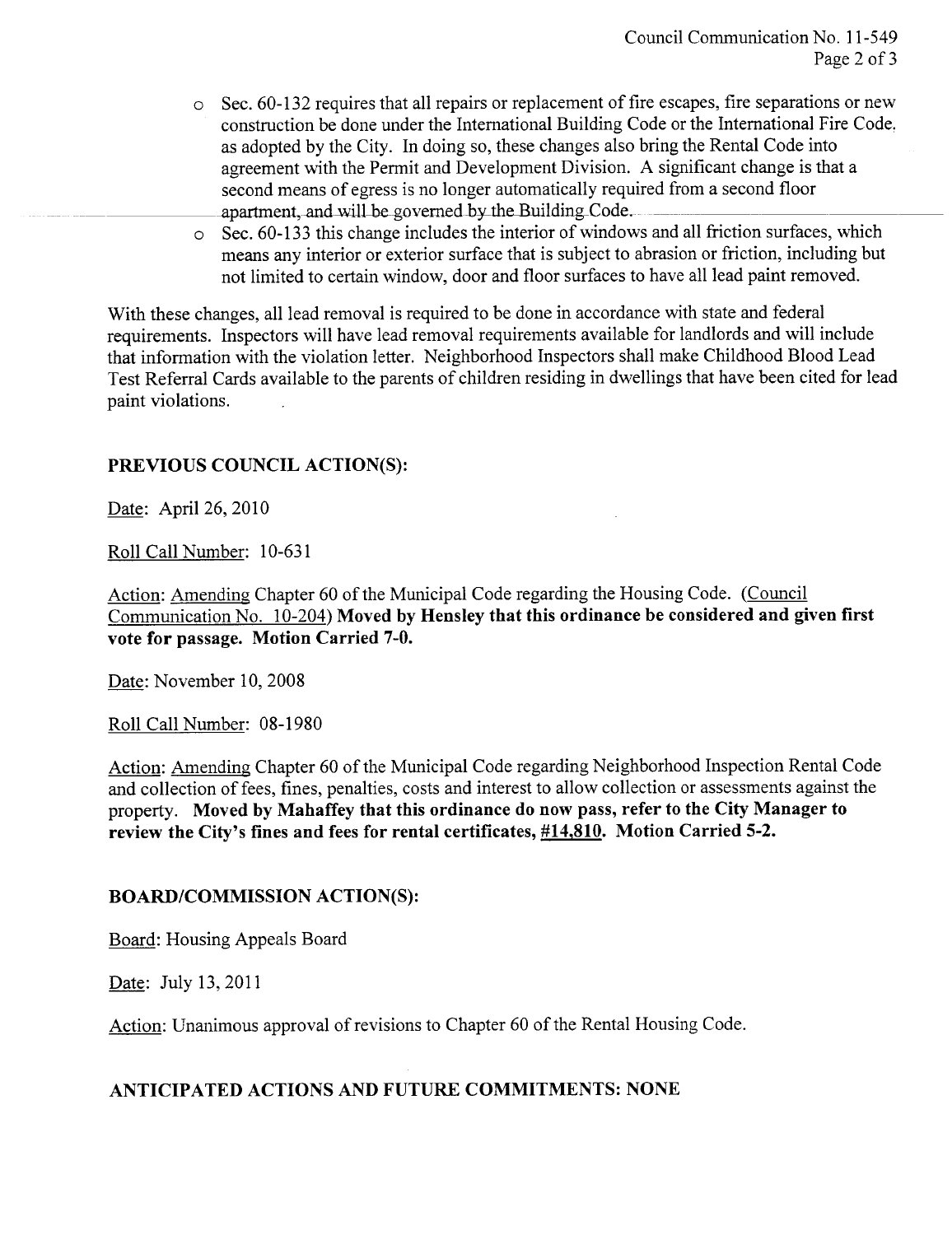$\ddot{\phantom{a}}$ 

 $\ddot{\phantom{0}}$ 

For more information on this and other agenda items, please call the City Clerk's Offce at 515-283-4209 or visit the Clerk's Office on the second floor of City Hall, 400 Robert D. Ray Drive. Council agendas are available to the public at the City Clerk's Office on Thursday afternoon preceding Monday's Council meeting. Citizens can also request to receive meeting notices and agendas by email by calling the Clerk's Office or sending their request via email to cityclerk@dmgov.org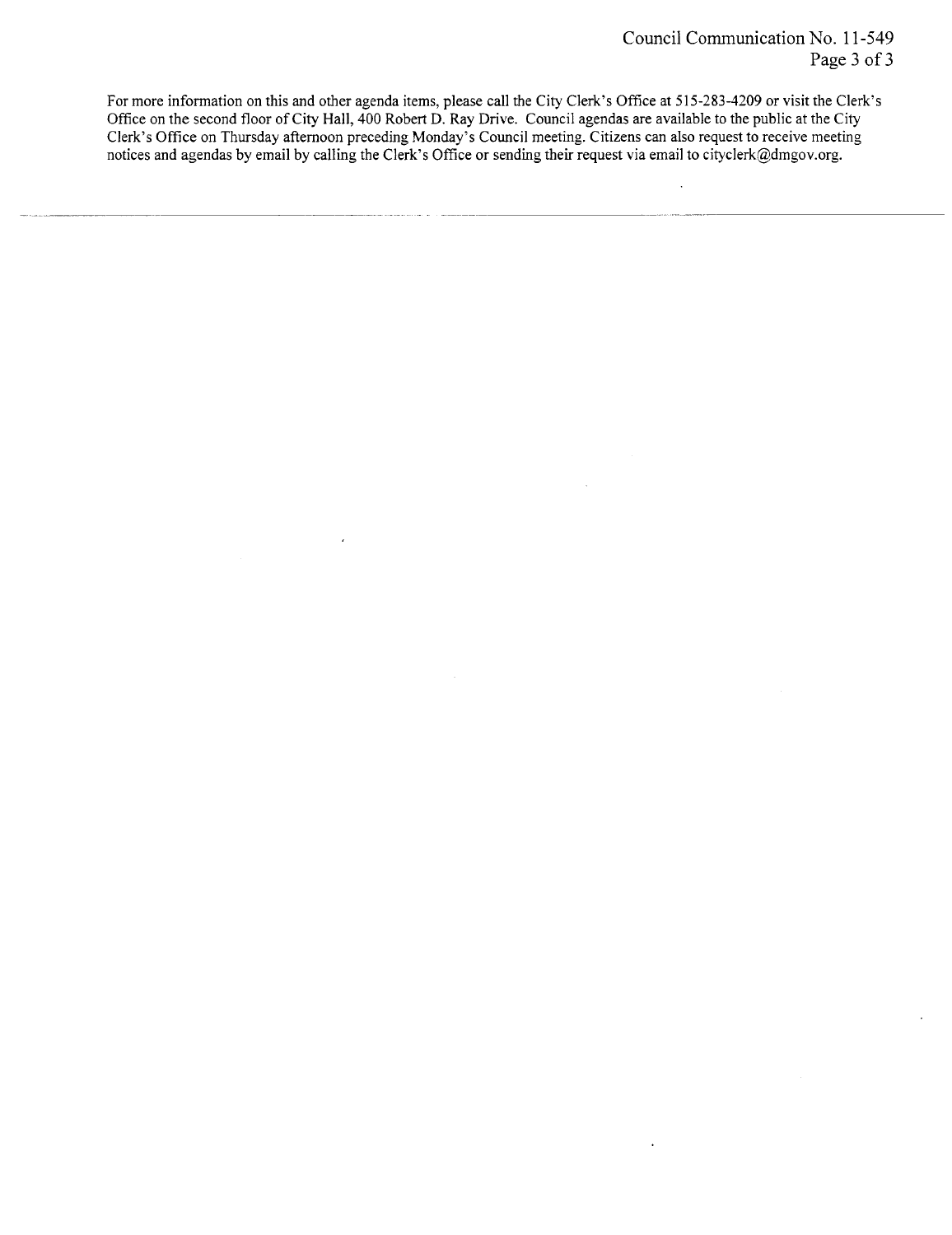/ l; \$ 51

### SUMMAY OF ORDINANCE NO.

AN ORDINANCE to amend the Municipal Code of the City of Des Moines, Iowa, 2000, adopted by Ordinance No. 13, 827, passed June 5, 2000, as heretofore amended by repealing Chapter 60, Housing Code, and enacting a new Chapter 60, Housing Code Aricle I though Aricle III, Sections 60-1 though 60-378, relating to neighborhood inspection rental code, real estate instalment contract sales inspection and residential public nuisance code.

The full text of the ordinance No. is on file and available for public inspection in the office of the City Clerk at City Hall, and may be viewed on-line at the City of Des Moines web page.

Ordinance No. enacts a new Chapter 60 of the Des Moines Muncipal Code to make changes to Article I through Article III, Sections 60-1 through 60-378.

Aricle I, Division 1 identify the ordinance provision as the Neighborhood Inspection Rental Code and sets out the general components. Definitions are enumerated in Section 60-6. An amendment is made to add the definitions of nuclear family and townhome.

Article I, Division 2 governs the Administration and Enforcement of the Neighborhood Inspection Rental Code. An amendment to Fees and rental certificate, Section 60-54 (b)(1)(2) to add mobile homes, condominiums, townhome structures, and residential apartment building to the rental certification process.

Aricle I, Division 2 governs the Adminstration and Enforcement of the Neighborhood Inspection Rental Code. An amendment to Fees and rental certificate, Section 60-54 (b) (3) to add that an extended certificate will not be granted to property owners with outstanding fees.

Aricle I, Division 2 governs the Administration and Enforcement of the Neighborhood Inspection Rental Code. An amendment is made to Procedure for inspections, Section 60-55 to add a research fee for failure to timely submit application for a rental certificate.

Article I, Division 2 governs the Administration and Enforcement of the Neighborhood Inspection Rental Code. An amendment to Complaint by tenants and retaliatory actions, Section 60-57 to add a tenant must first complain in writing to the owner or agent, a copy of that complaint shall be sent to the neighborhood inspections division.

Aricle I, Division 6 delineates the Responsibilities of Owners and Occupants of rental properties. An amendment is made to General maintenance, Section 60-120(1) to change that no more than 3 layers to no more than two layers of shingles are allowed on a roof.

Aricle I, Division 6 delineates the Responsibilities of Owners and Occupants of rental properties. An amendment is made to Habitable space, Section 60-124(2) to add at least one habitable room with a minimum of 120 square feet to the habitable space requirements.

Aricle I, Division 6 delineates the Responsibilities of Owners and Occupants of rental properties. An amendment is made to Heating equipment and facilities, Section 60-125(b) to add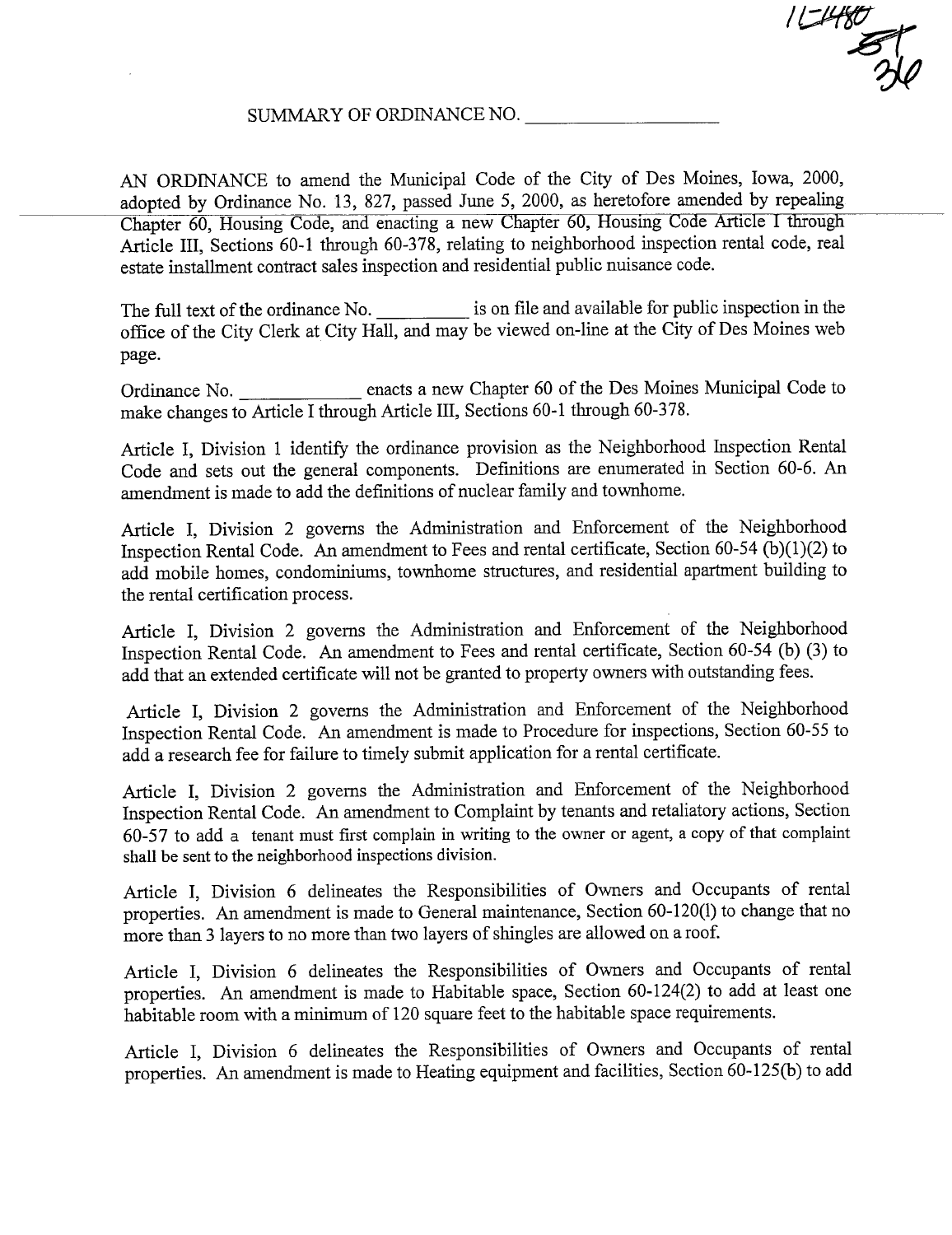

bathrooms and toilet rooms to the requirement of maintaining a temperature of 68 degrees when the exterior temperatue is 60 degrees or lower.

Aricle I, Division 6 delineates the Responsibilities of Owners and Occupants of rental properties. An amendment is made to Flush water closet and basic plumbing, Section 60-126(5) to add that all plumbing repairs and/or replacement of plumbing components must be in accordance with the Uniform Plumbing Code as adopted by the Muncipal Code.

Aricle I, Division 6 delineates the Responsibilities of Owners and Occupants of rental properties. An amendment to Electrical service, Section 60-129(a) to add that the electrical system of every occupied rental residence must be in compliance with the National Electrical Code, (hereinafter referred to as NEC). Section  $60-129(b)$  adds the basis for determining the need for additional facilities in accordance with the NEC. Section 60-129(c) adds the minimum requirements of electrical systems in compliance with NBC.

Aricle I, Division 6 delineates the Responsibilities of Owners and Occupants of rental properties. An amendment to Fire exits and fire protection, Section 60-132 to add all multiple dwellings shall comply with the International Fire Code and Intemational Building Code related to stairwell enclosures.

Aricle I, Division 6 delineates the Responsibilities of Owners and Occupants of rental properties. An amendment to Lead base pait, Section 60-133 changes requirements for lead paint removal.

Aricle III, Division 1 governs Residential Public Nuisance. An amendment to Section 60-308 through Section 60-310 to reflect a change in numerical sequence.

Aricle III, Division 1 governs Residential Public Nuisance. An amendment to Section 60-310 emergency action procedures.

FORM APPROVED:  $\overline{\mathcal{LC}}$ .

istant City Attorney

T.M. Franklin Cownie, Mayor

Attest:

I, Diane Rauh, City Clerk of the City of Des Moines, Iowa, hereby certify that the above and foregoing is a summary of Ordinance No. https://www.com/spaced by the City Council of said City on , signed by the Mayor on \_\_\_\_\_\_\_\_\_\_\_\_\_\_\_\_\_\_\_\_\_\_\_, and published as provided by law in the Business Record on **Authorized** by Publication Order No.

Diane Rauh, City Clerk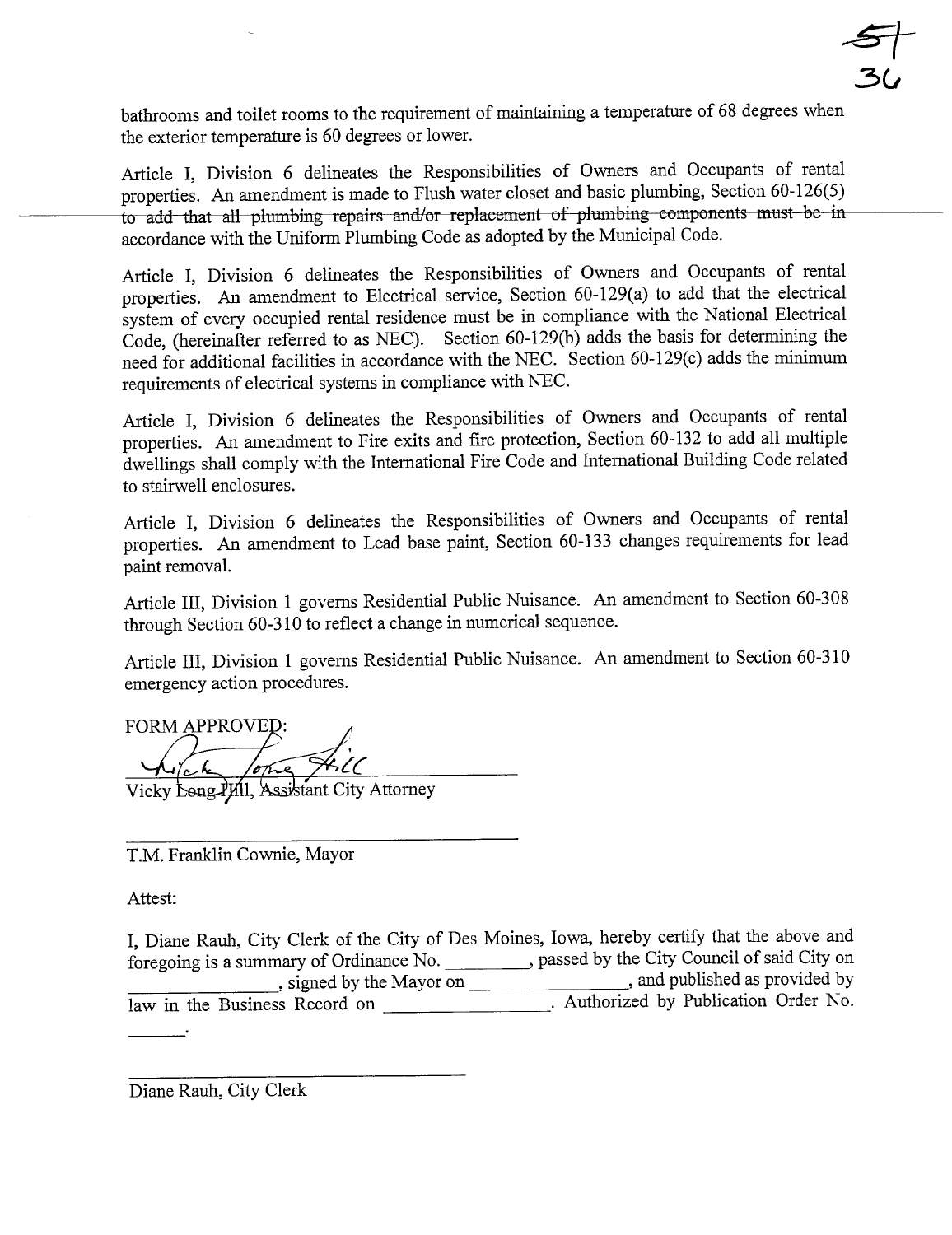ORDINANCE NO.

~<br>34

AN ORDINANCE to amend the Municipal Code of the City of Des Moines, Iowa, 2000, adopted by Ordinance No. 13,827, passed June 5, 2000, as heretofore amended, by repealing Chapter 60, Housing Code, and adding and enacting a new Chapter 60, Housing Code, Sections 60-1 through 60-378, relating to neighborhood inspection rental code, real estate installment contract sales inspection and residential public nuisance code.

Be It Ordained by the City Council of the City of Des Moines, Iowa:

Section 1. That the Municipal Code of the City of Des Moines, Iowa, 2000, adopted by Ordinance No. 13,827, passed June 5, 2000, as heretofore amended, is hereby amended by repealing Chapter 60, Housing Code, and adding and enacting a new Chapter 60, Housing Code, Sections 60-1 through 60-378, relating to neighborhood inspection rental code, real estate installment contract sales inspection and residential public nuisance code, as follows:

#### CHAPTER 60 HOUSING CODE

### ARTICLE I. NEIGHBORHOOD INSPECTION RENTAL CODE

DIVISION 1. GENERALLY

#### Sec. 60-1. Title.

This article will be known as the Neighborhood Inspection Rental Code.

Sec. 60-2. Adoption of International Property Maintenance Code, International Building Code, International Residential Code, International Fire Code, International Mechanical Code, Uniform Plumbing Code, and the National Electrical Code.

(a) This article shall adopt portions of the current edition of the International Property Maintenance Code. This article<br>shall also adopt the International Building Code, shall also adopt the International Building Code, International Residential Code, International Fire Code,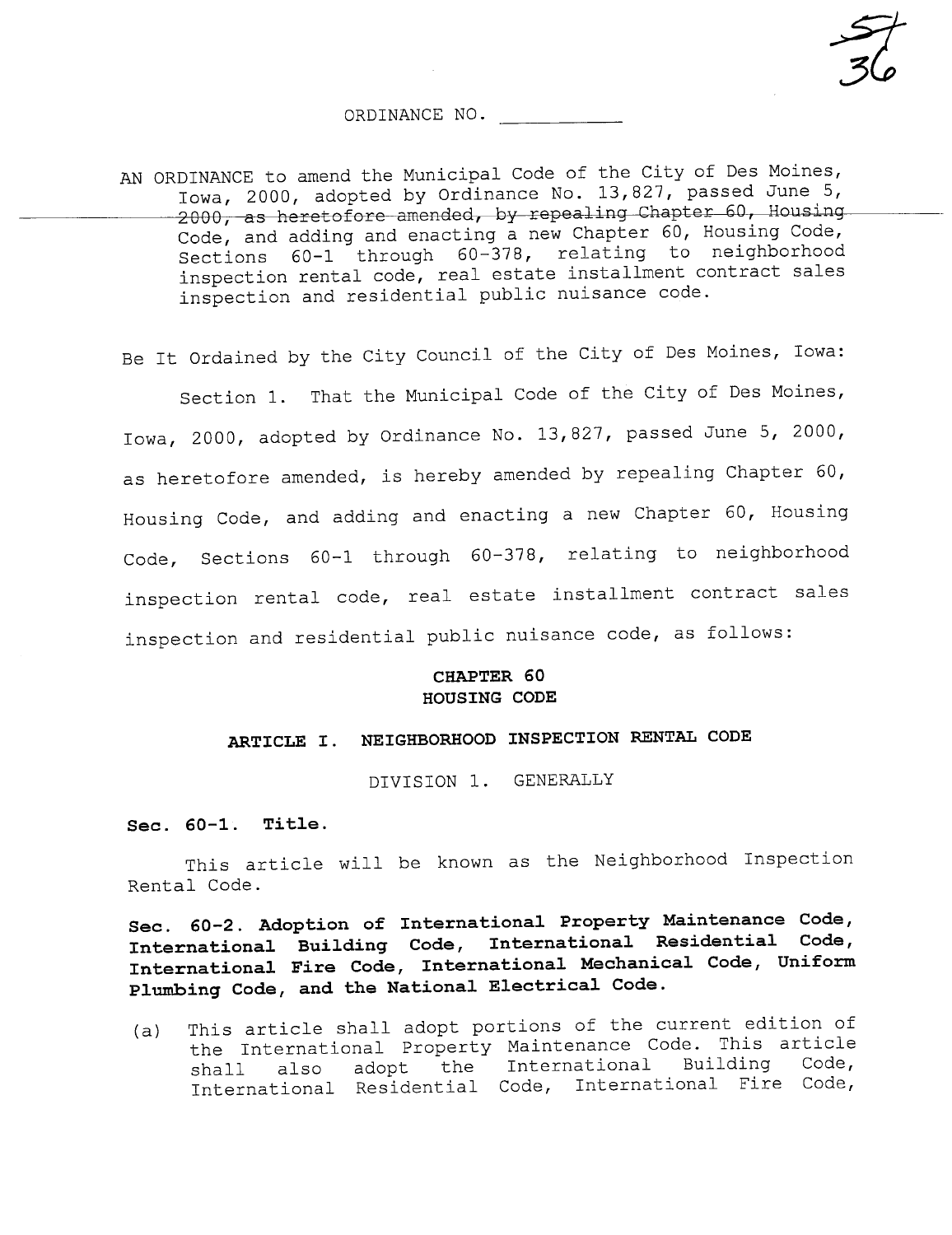International Mechanical Code, Uniform Plumbing Code, and the National Electrical Code, as referenced in Chapter 26 and Chapter 46.

- (b) This article and all provisions incorporated in this article, by reference or otherwise, shall be known as the Neighborhood Inspection Rental Code, shall be cited as such and will be referred to in this article as such and as "this code" or as "this article." References made in this article to chapters will be to chapters of the International Property Maintenance Code, International Building Code, International Residential Code, International Fire Code, International Mechanical Code, Uniform Plumbing Code, and the National Electrical Code. Where the city municipal code is the subject of reference in this article, it will be referred to as "the Municipal Code."
- (c) An official copy of this code and a certified copy of this article are on file in the office of the city clerk.

#### Sec. 60-3. Deletions.

The following sections are deleted from the International Property Maintenance Code, and are of no force or effect in this article:

| (1) | Chapter 1 Section 102.3                              |
|-----|------------------------------------------------------|
|     | Section 103 in its entirety.                         |
| (2) | Section 104 in its entirety                          |
|     | Section 105 in its entirety.                         |
|     | Section 106 in its entirety.                         |
|     | Section 107 in its entirety.                         |
|     | Section 108 in its entirety.                         |
|     | Section 109 in its entirety.                         |
|     | Section 110 in its entirety.                         |
|     | Section 111 in its entirety.                         |
|     | Section 112 in its entirety.                         |
| (3) | Chapter 2 in its entirety.                           |
| (4) | Chapter 3 Section 301.3, 302.4, 302.6, 302.8, 302.9. |
| (5) | Chapter 5 Section 502.3, 502.4, 502.4.1, 507.1.      |
| (6) | Chapter 6 Section 606 in its entirety.               |

The deletions from the International Building Code, International Mechanical Code, Uniform Plumbing Code, and the National Electrical Code shall be as referenced in Chapter 26.

The deletions from the International Fire Code shall be as referenced in Chapter 46.

### Sec. 60-4. Amendments and additions.

The remaining sections of this article represent amendments and additions to the requirements contained in any of the listed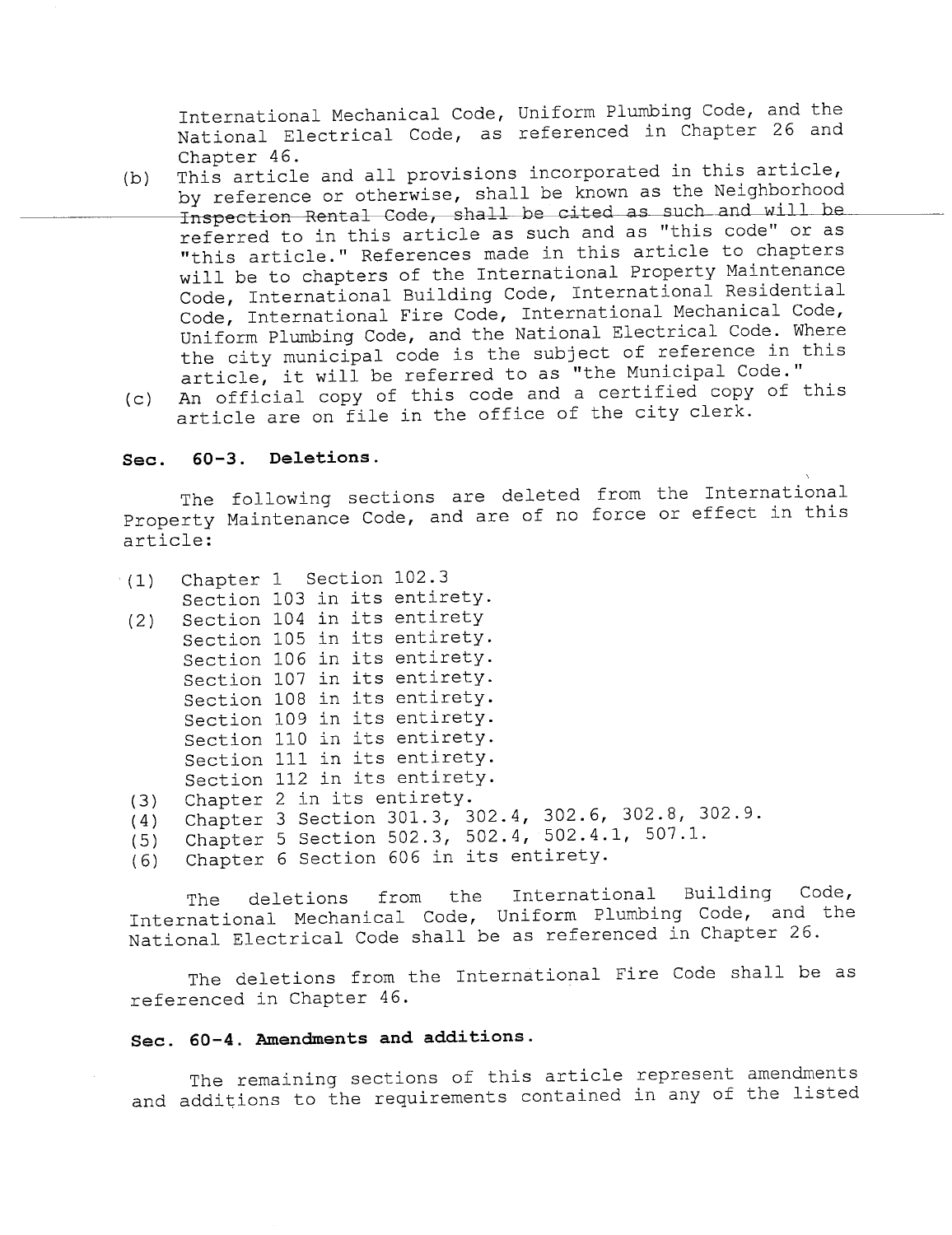codes. In the event of a conflict between any of the listed codes and this article, the requirements of the Neighborhood Inspection Rental Code prevail.

# Sec. 60-5. Scope, applicability and exceptions.

The provisions of this article shall apply to the maintenance, repair, equipment, use, and occupancy of all residential rental buildings and accessory structures now in existence or hereafter constructed, rehabilitated, renovated, or converted to residential use within the corporate limits, including but not limited to single and two-family dwellings, multiple family dwellings, rooming houses, rooming units, dormitories and dormitory rooms, but excluding those buildings and structures specifically excluded from the provisions of this article and public nuisance structures as defined in Article III. Any structure that was in compliance on the day previous to the adoption of this code will be allowed to remain.

#### EXCEPTIONS:

The provisions of this article do not apply to:

- (i) Buildings, structures, and uses owned, licensed, and operated
- by any governmental unit or governmental agency;<br>Single-family dwellings occupied by the owner, as defined in (2) Single-family dwellings occupied by the owner, as defined in this chapter, or members of that owner's immediate family. Such members are defined as parents, grandparents, children, and grandchildren. Owners must register the names of the immediate family members who reside in the dwelling on an annual basis and whenever there is a change in occupancy;<br>Transient shelters and group homes subject to state
- (3) Transient shelters and group homes subject to state<br>inspection;<br>(4) Residential structures in which ownership passes to a
- (4) Residential structures in which ownership passes to a<br>governmental unit;<br>(5) Where a nonresidential business or activity or a state-
- (5) Where a nonresidential business or activity or a statelicensed or state-approved use occupies a portion of the building and the building contains premises which would otherwise be subject to this article, this article shall be and remain applicable to the residential and common or public areas of such building and premises;
- (6) A duplex, at least one of the units of which is occupied by the owner, as defined in this chapter, and the other unit is occupied by a member of that owner's immediate family, as defined in subsection (2) of this section.

### Sec. 60-6. Definitions.

Unless otherwise expressly stated or the context clearly indicates a different intention, the following terms have the following meanings and shall be so construed wherever they appearin this article: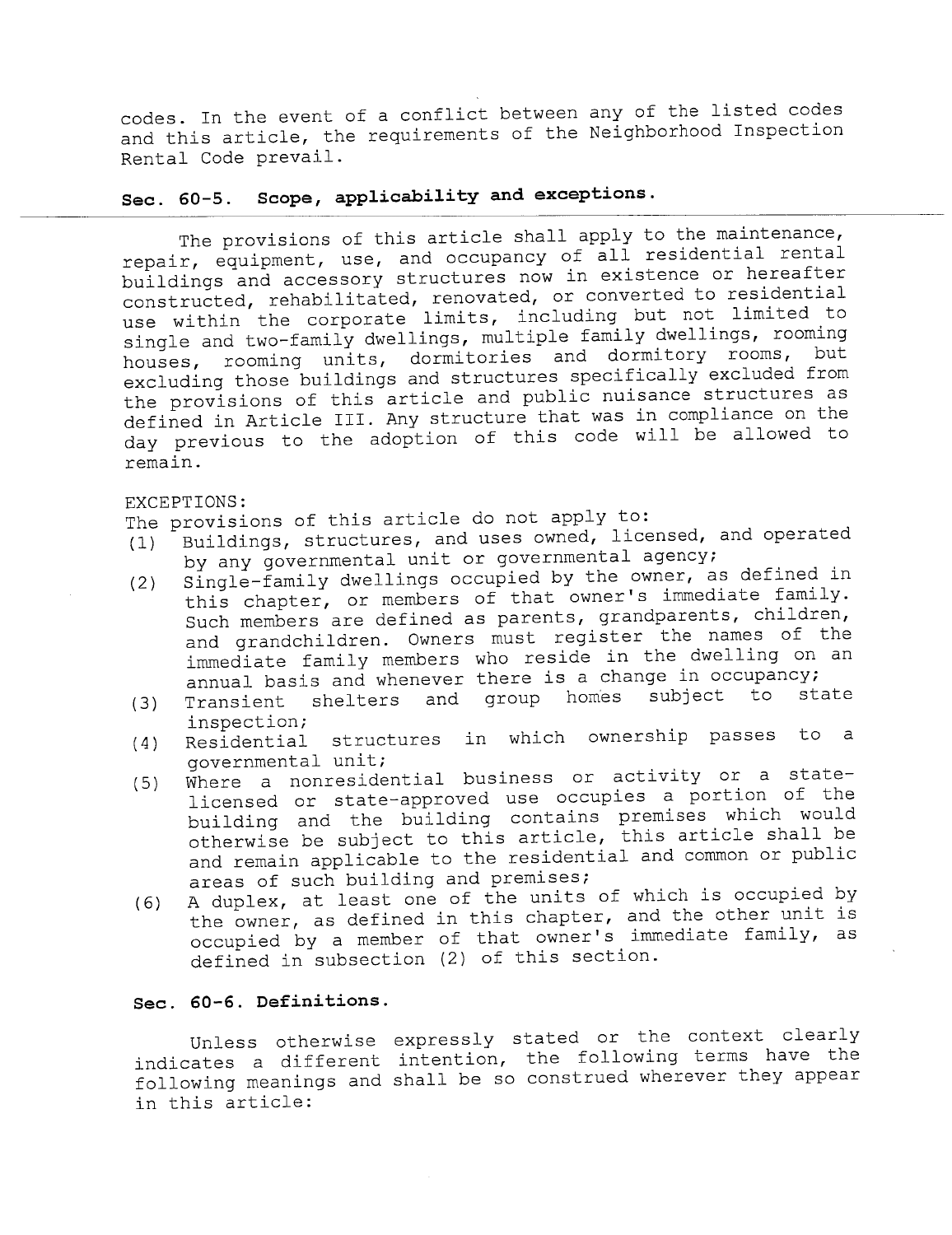Accessory building means a structure on the same lot, separate<br>from, and of a nature customarily incidental and subordinate to the from, and of a nature customarily incluental and subordinate to the principal residential structure and may be used for, but not limited to, the storage of equipment, materials, vehicles, and other miscellaneous items. Trailers, semi -trailers, tents, motor vehicles, and component parts thereof are not accessory buildings.<br>A structure which might otherwise be considered an accessory

building, but which is connected to the principal residential structure by a breezeway or other extension of the principal residential structure containing a functional roof and floor shall,<br>for the purposes of this ordinance lose its status as an accessory for the purposes of this ordinance lose its status as an accessory building, become part of the principal residential structure, and shall be subject to all restrictions applicable to a principal residential structure.

Appropriate authority means the Neighborhood Inspection Officer or any duly authorized representative.

Basement means that portion of a building which is partly or completely below grade.

Bathroom means a room containing plumbing fixtures including a bathtub or shower.

Bedroom means any room or space used or intended to be used for sleeping purposes.

Cellar means that portion of a building between floor and ceiling which is wholly or partly below grade and so located that the vertical distance from grade to the floor below is equal to or greater than the vertical distance from grade to ceiling.

Central heating plant or heating plant means heating equipment installed in a manner to supply heat by means of ducts or pipes to areas other than the room or space in which equipment is located, and shall include the chimney and all required vents.

Condominium means a single dwelling unit located within a multi-unit structure where each unit is separately held by deed in conformity with I.C. § 499B.5.

Corporate unit means the City of Des Moines.

Code official means the Neighborhood Inspection Officer charged with the administration and enforcement of this code, or<br>any duly authorized representative.

 $\overline{\textit{Cost}}$  means all inspection fees, re-inspection fees, fines, civil penalties, eviction costs, demolition costs, administrative costs, and legal costs incurred by the Neighborhood Inspection Division in the enforcement of this article.

Duplex means a building containing two attached dwelling units under the same ownership.

 $Dwelling$  Unit means a single unit providing complete, independent living facilities for one or more persons, including permanent provisions for living, sleeping, eating, cooking, and sanitation.

Exit means a continuous and unobstructed means of access to a public way, including intervening doors, doorways, corridors,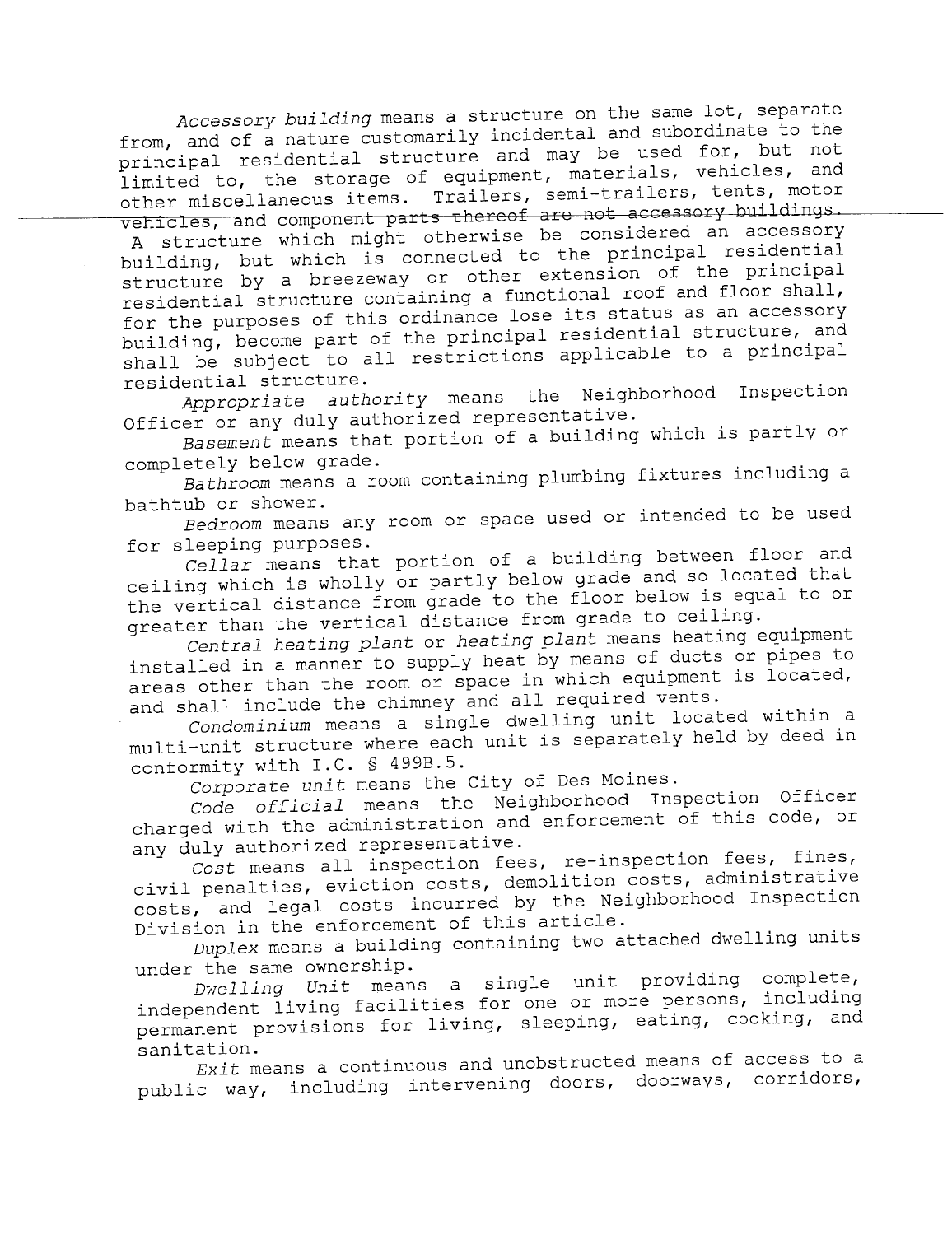exterior exit balconies, ramps, stairways, smoke-proof enclosures, horizontal exits, exit passageways, exit courts, and yards.

Exterior Property means the open space on the premises and on adjoining property under the control of owners or operators of such premises.

 $Extermination$  means the control and elimination of insects, rats or other pests by elimination of harborage places; by removing or making inaccessible materials that serve as food; by poison spraying, fumigation, trapping or by any other approved pest<br>elimination method.

Fuel burning appliance means any device which utilizes combustible fuel to produce heat for cooking, water heating, or room heating.

Garbage means animal or vegetable waste resulting from the handling, preparation, cooking, and consumption of food.

Grade means the lowest point of elevation of the finished surface of the ground, paving, or sidewalk within the area between the building and the property line or, where the property line is more than five feet from the building, between the building and a line five feet from the building.

Guards means a building component or a system of building components located at or near the open sides of elevated walking surfaces that minimizes the possibility of a fall from the walking surface to a lower level.

ce to a lower level.<br>Habitable *Space* means space in a structure for living, Habitable Space means space in a scructure for means,<br>sleeping, eating, or cooking. Bathrooms, toilet rooms, closets, halls, storage, or utility space and similar areas are notconsidered habitable spaces.

Infestation means the presence of insects, rats, vermin, or other pests within or contiguous to a structure or premises.

Junk means secondhand, worn or discarded articles of any kind having little or no commercial value.

Lead-based Paint means any liquid substance applied or intended for application to surfaces containing more lead by weight than the percentage allowed by federal regulations now existing or hereafter adopted, calculated as lead metal in the total nonvolatile content of such liquid substance or in the dry film of such liquid substance after application.

Mobile home means any vehicle without motive power and so designed, constructed, or reconstructed as to permit the vehicle to be used as a place for human habitation by one or more persons. It may also include any such vehicle with motive power not registered as a motor vehicle in this state. A mobile home is factory-built housing built on a chassis. A mobile home may not be construed to be a travel trailer or other form of recreational vehicle. A mobile home shall be construed to remain a mobile home, subject to all regulations pertaining thereto, whether or not wheels, axles, hitches or other appurtenances of mobility are removed and regardless of the nature of the foundation provided.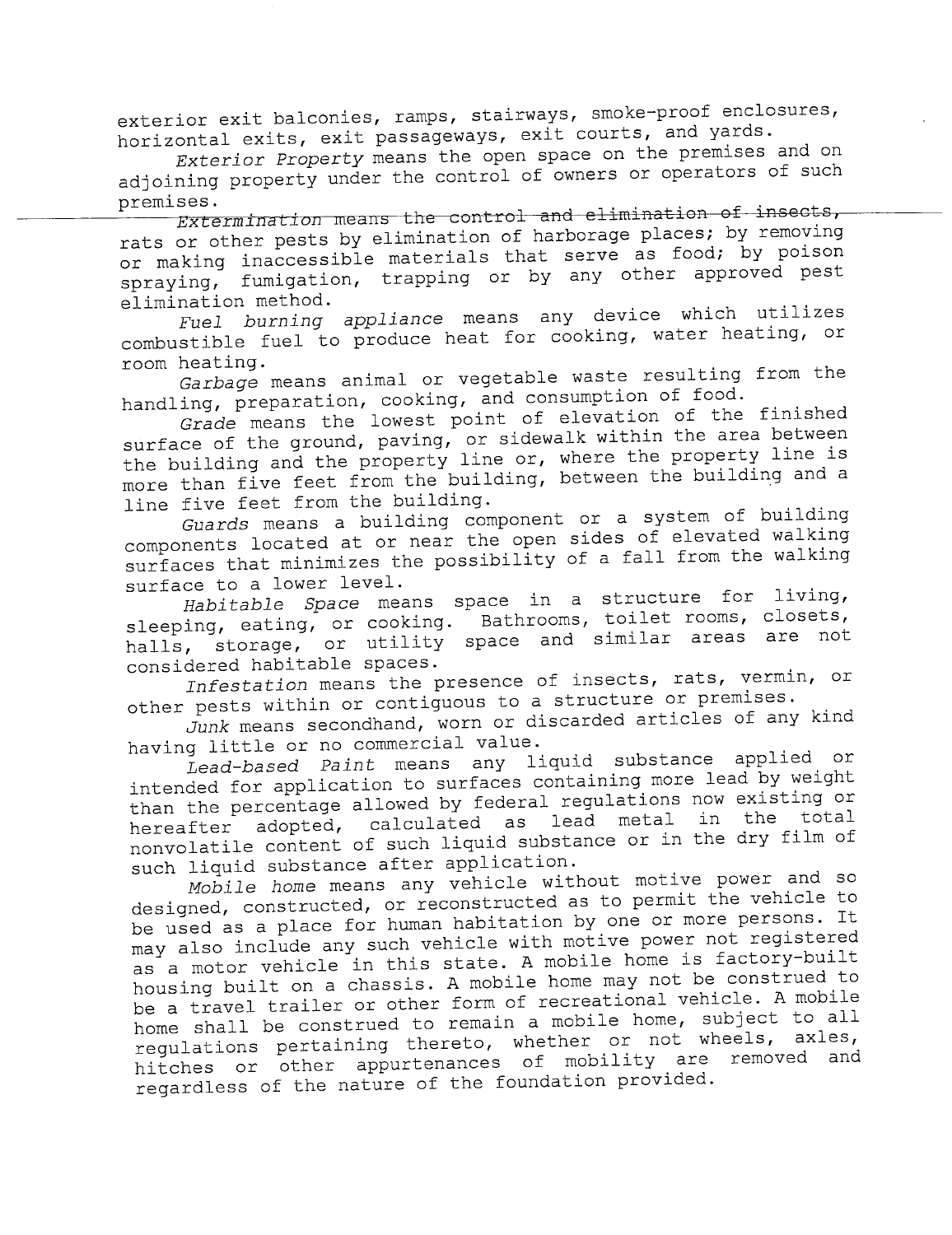Multiple dwelling means any dwelling containing more than two dwelling units or rooming units. For purposes of this article the area of common ownership in a condominium, and the area in any single apartment unit rented, let or leased to and occupied by other than its record titleholder for housing purposes in a  $\overline{\text{condominium}}$  shall be deemed a multiple dwelling or multiple dwelling unit, as appropriate.

Neighborhood Inspection Division means the division within the city charged with the duty to inspect dwelling units, rooming houses, rooming units, premises, and structures for compliance with this article, and may also mean, as the context indicates, a member of that division.

Neighborhood Inspection Officer means the administrator of the neighborhood inspection division or his/her designee. The officer shall be the authorized representative for the enforcement of this article and for the administration of the division.

Nuclear family member means the parent, grandparent, children, and grandchildren.

Openable Area means the part of a window, skylight, or door which is available for unobstructed ventilation and which opens directly to the outdoors.

Owner, for purposes of this chapter, except article III, means the holder of legal title or contract purchaser of record.

Owner, for purposes of article III, shall mean any person who has an interest of record, including any titleholder, contract purchaser, tenant under a recorded lease or any executor, administrator, trustee, conservator or other fiduciary, mortgagee, or other lien holder, and any holder of an unrecorded interest of which the city has actual knowledge.

Person means an individual, a corporation, a limited liability company, a government or governmental subdivision or agency, a business trust, an estate, a trust, a partnership or association, or any other legal entity.

Plumbing means the practice, materials, and fixtures used in the installation, maintenance, extension, and alteration of all piping, fixtures, appliances, and appurtenances in connection with any of the following: sanitary drainage or storm drainage facilities; venting systems; public or private drainage or storm drainage facilities; the public or private water supply systems within or adjacent to any building, structure or conveyance; the installation, maintenance, extension, or alteration of the storm water, liquids, or sewerage and water-supply systems to their connection with any point of public disposal or other acceptable terminal.

Record titleholder means any person holding title of record by deed, contract of sale, or judicial determination. The term "record titleholder" shall also include the official representatives of a bona fide religious organization which is titleholder.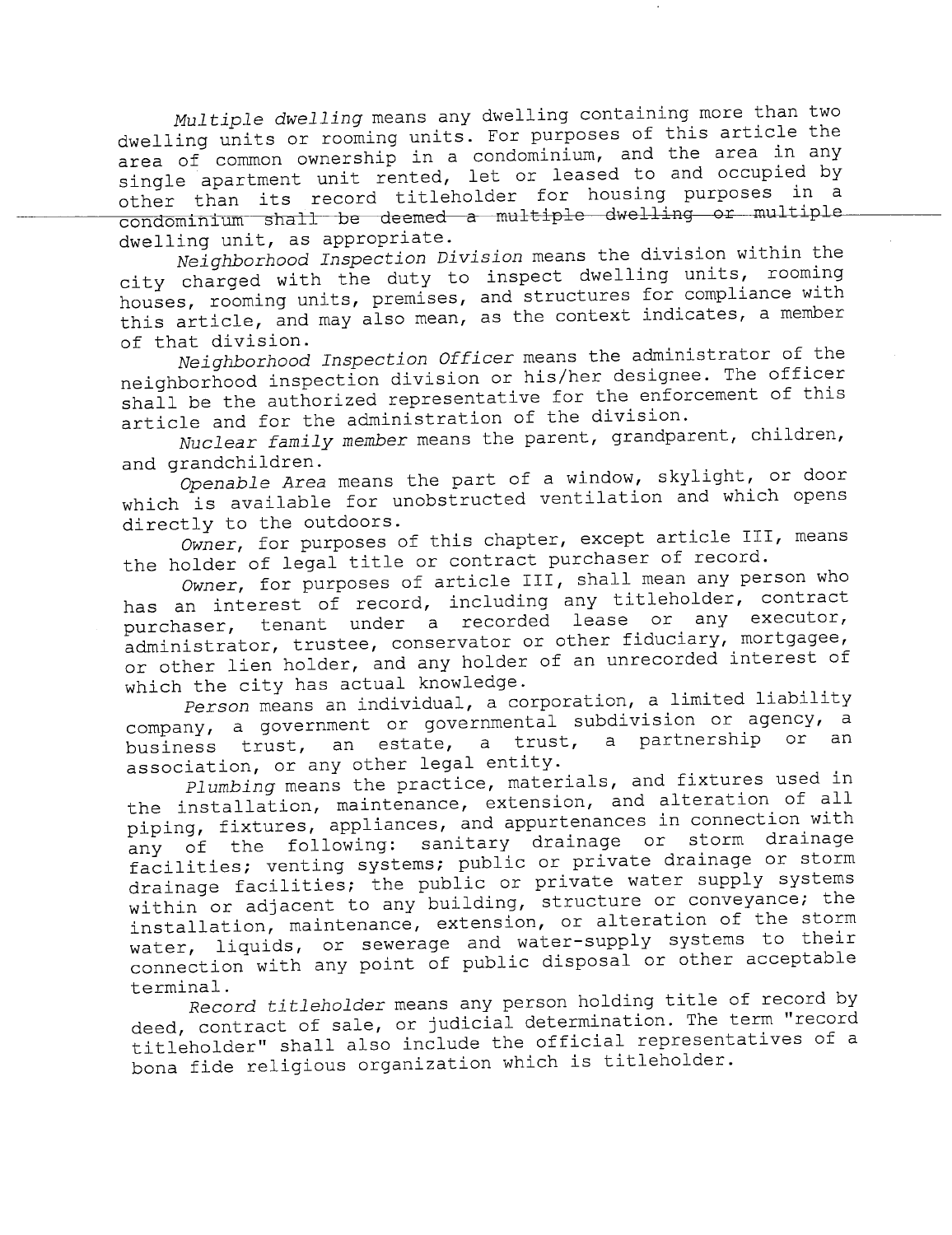Rental building (s) and structure (s) means dwelling (s) which<br>are occupied by one or more persons, none of whom are record are occupied by one or more persons, none or whom are recorded<br>titleholder.

Rooming house means a building offered of occupied for lodging, with or without meals, and not occupied as a one or twotamily dwelling.

Rooming unit means any room or group of rooms forming a single habitable unit occupied or intended to be occupied for sleeping or

living, but not for cooking purposes.<br>Rubbish means combustible and non-combustible waste materials, except garbage; the term shall include the residue from the burning of wood, coal, coke, and other combustible materials, paper, rags, cartons, boxes, wood, excelsior, rubber, leather, tree branches, cartons, boxes, wood, excelsior, rubber, reacher, cree branches, yard trimmings, tin cans, metals, mineral matter, glass, crocker, and other similar material.

- Shall means as follows:<br>(1) With respect to the functions and powers of the (1) With respect to the functions and powers of the functions and that officer's neighborhood inspection officer and that officer's subordinates, employees, and agents of the city and any board authorized and empowered hereunder, imposes a duty, board authorized and empowered hereunder, imposes a duty, a direction and authorization to act in the exercise of sound discretion, good faith, and reasonable judgment.<br>(2) With respect to the obligations upon owners and occupants
- (2) With respect to the obligations upon owners were requirement of premises and their agents, a manuatory requirement imposes a duty to act in compliance with this article at the risk of civil and criminal liability upon failure to act.

Tenant means a person over the age of one year, corporation, partnership or group, not the legal owner of record, occupying a building or portion thereof as a unit.

Toilet room means a room containing a water closet or urinal but not a bathtub or shower.

Townhome (row houses) means a single family dwelling unit constructed in a group of three or more attached units in which each unit extends from the foundation to roof and with open space on at least two sides.

Ventilation means the natural or mechanical process of supplying conditioned or unconditioned air to, or removing such air from, any space.

water of the means executed in a skilled manner, generally plumb, level, square, in line, undamaged, and without marring adj acent work.

Sec. 60-7--60-49. Reserved.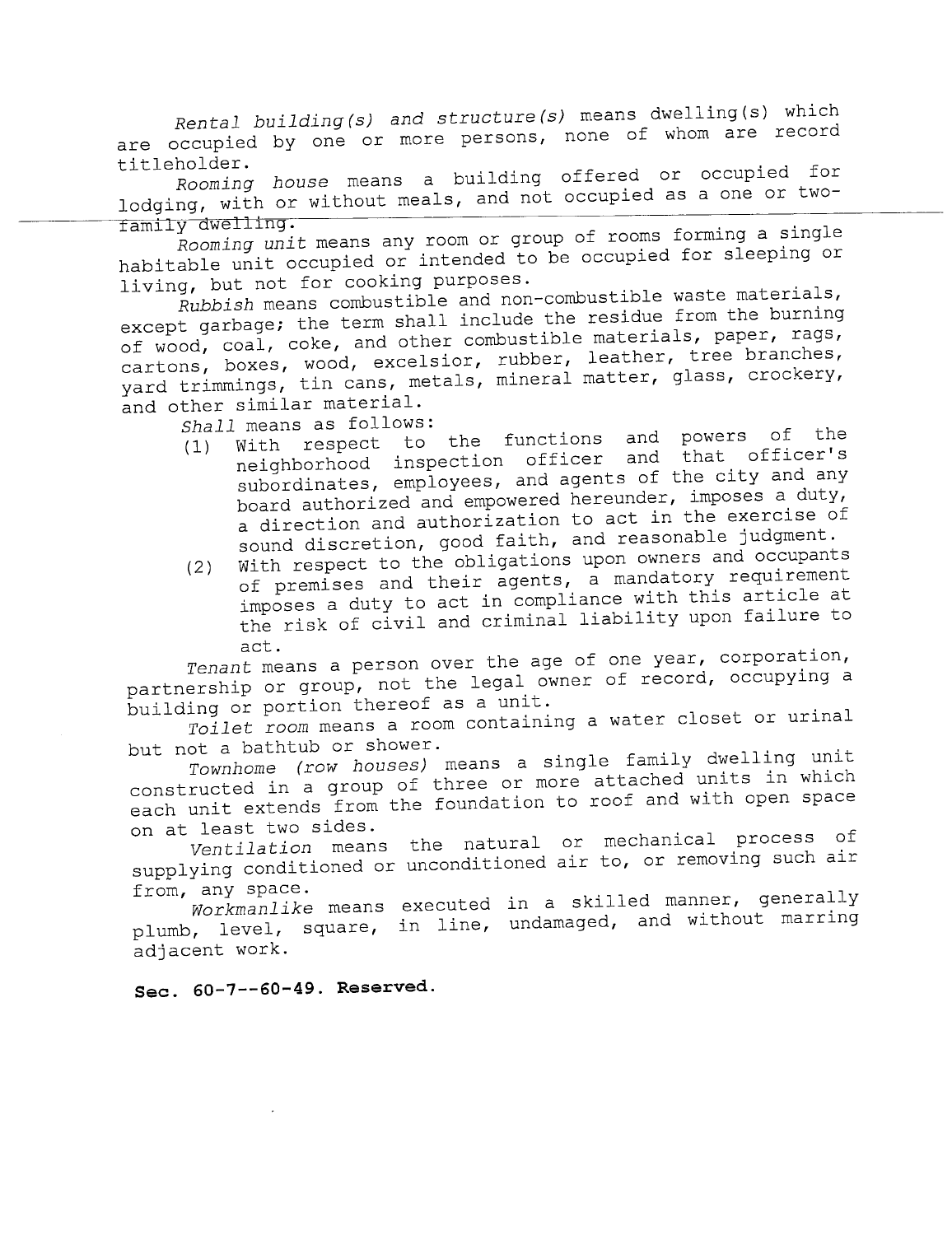# DIVISION 2. ADMINISTRATION AND ENFORCEMENT\*

# Sec. 60-50. Powers, duties, and enforcement.

- (a) The neighborhood inspection division shall cause inspections<br>to be made to determine the condition of rental dwellings, dwelling units, rooming houses, rooming units, dormitories, mobile homes, similar dwellings and accessory structures located within the corporate limits, and may issue notices as
- provided in this article.<br>Whenever there are practical difficulties involved in carrying (b) Whenever there are practical difficulties involved in the set out the provisions of this code, the code official shall have discretionary authority to allow modifications or conditions in individual cases, provided that the modification or condition is in accord with the purpose and intent of this code and such modification or condition does not endanger health, safety, or welfare. Any modification or condition
- will be recorded and entered in the department files.<br>The neighborhood inspection officer or his designees are (c) The neighborhood inspection officer or his designees are authorized to enter at reasonable times to inspect. If entry onto real estate for the purposes described in this chapter is refused, the department may obtain an administrative search warrant as provided by law to gain entry onto the real estate for the purpose of inspection or otherwise as provided by law.<br>The enforcement of this article is not to be construed for the
- (d) The enforcement of this article is not to be constructed for the construction of the set in the set the set the set of the set of the set of the set of the set of the set of the set of the set of the set of the set of particular benefit of any individual or group of persons,
- other than the general public.<br>Neither the city, any city employee nor any agent thereof (e) Neither the city, any city employee nor any agence thereof<br>shall be liable for damages as a result of any act or failure shall be liable for damages as a result of any act of furrare to act in the enforcement of this affilie. This article is not to be construed to relieve or diminish the legal obligation of any other person.

# Sec. 60-51. Regulation and inspection of mobile homes.

Mobile homes shall be regulated and inspected in accordance with the following classifications:

- (1) The class of mobile homes denoted as manufactured homes, as defined in 42 USC 5402 (6), shall bear a data plate, serial number, and certification label as required by Manufactured Home Construction and Safety Standards, Department of Housing and Urban Development (1985), sections 3280.5, 3280.6 and 3280.8, or shall meet the requirements of section 3280.7;
- (2) Mobile homes manufactured from March 1973 through May
- 1976 shall bear the seal of the state;<br>Mobile homes manufactured prior to March 1973 shall be (3) Mobile homes manufactured prior to hard 1973 share as inspected for general conformity with the Manufactured Home Construction and Safety Standards cited in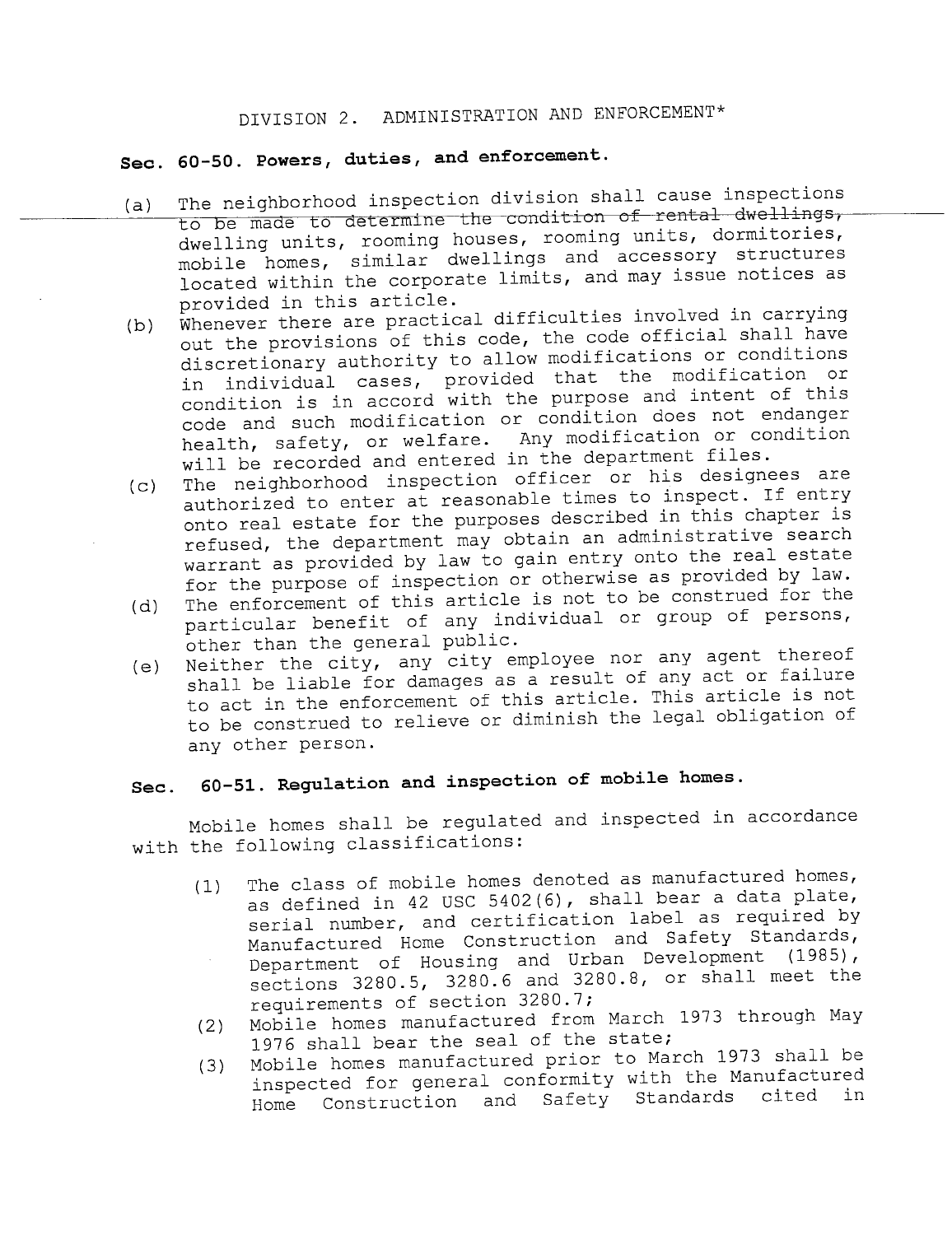subsection (1) of this section, as such standards govern fire safety, plumbing, mechanical, electrical systems, and general construction;<br>All other mobile homes

- (4) All other mobile homes not included in the<br>intervals in the subsections (1) through (3) of this classifications in subsections (1) through (3) of this section shall be inspected for general conformity with the Manufactured Home Construction and Safety Standards cited in this subsection as such standards govern fire safety, plumbing, mechanical, electrical systems, and
- general construction;<br>A mobile home showing no evidence of modification and  $(5)$  A mobile home showing no evidence of modification and  $(5)$ generally well-maintained as set forth in this dictory, shall be issued a housing certificate in the same manner as any other dwelling subject to this article.

DIVISION 3. DWELLING INSPECTION AND RENTAL CERTIFICATION

# Sec. 60-52. Required owner/agent information.

Owners of residential rental property in the city who reside in Polk County or any county contiguous thereto shall provide the<br>neighborhood inspection division with their physical addresses and neighborhood inspection division with their physical addresses. telephone numbers. Owners of residential rental property interest in the city who reside in any other county of seace shall provide the neighborhood inspection division with the name and physical address of an individual over the age of eighteen (18) who shall reside in Polk County or any county contiguous thereto and who<br>shall be designated as agent for receiving notice and service of shall be designated as agent for receiving notice and service of process. A new owner shall provide the information required in<br>process. A new owner shall provide the date of any change of this subsection within five days from the date of any change of ownership.

# Sec. 60-53. Rental certificate required.

No owner shall rent, let, lease, or otherwise allow the occupancy of any dwelling, dwelling unit, or rooming unit unless that owner holds a valid rental certificate.

# Sec. 60-54. Fees and rental certificates.

- in the amount set forth in the schedule of fees adopted by the Rental inspection fees and reinspection fees will be charged city council by resolution.<br>Certificates will be issued for the following periods:
- 
- (b) Certificates will be issued for the forrowing periods:<br>(1) Thirty-six months for single family structures, duplex (1) Thirty-six months for single family structures, and<br>interesting the seconominiums, and townhome structures, mobile homes, condominiums, and townhome structures. Properties that comply upon renewal inspection may request to pay a 33 percent additional fee and receive a 48 month rental certificate;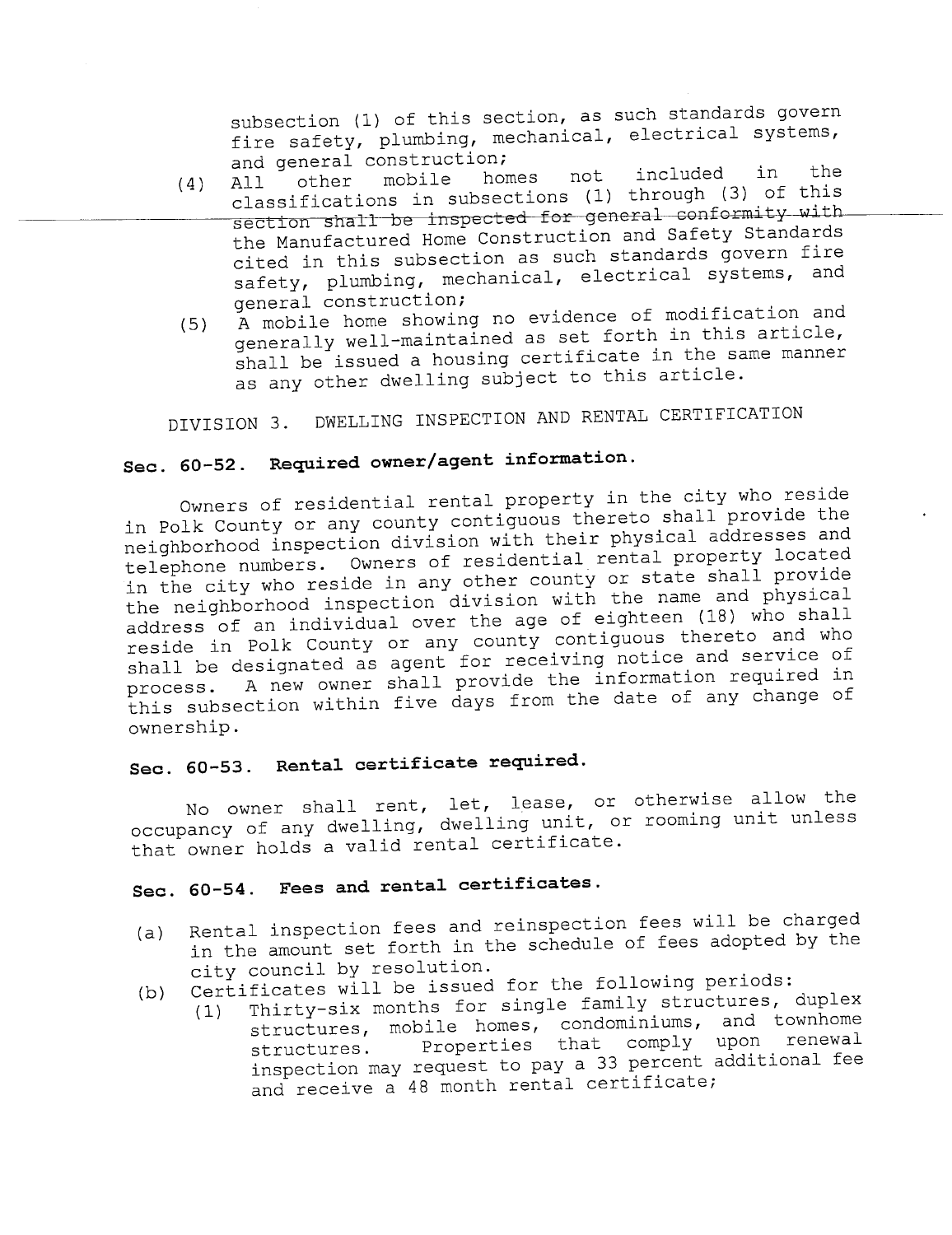- (2) Twenty four months for residential apartments where y and rooming houses. Properties that comply upon renewal inspection may request to pay a 50 percent additional fee
- and receive a 36 month rental certificate;<br>Property owners with outstanding fees will not be granted (3) Property owners with outstanding fees will not be granted<br>an extended certificate.<br>(4) Rental certificates will be issued when all requirements
- (4) Rental certificates will be issued when  $\frac{1}{2}$  requirements. of section 60-55 and section 60-56 have been met.
- (c) At the inspector's discretion, owners may certify  $\frac{1}{2}$ to the neighborhood inspection division that violations have been corrected when a property does not have more than two violations per unit cumulative per structure, upon a renewal inspection and the property has not had more than two violations per unit cumulative per structure, upon the past two renewal inspections. No reinspection fee will be charged
- for this self inspection.<br>Newly constructed or renovated rental structures will be (d) Newly constructed or renovated rental structures with in required to pay a registration fee in the amount set forth an the schedule of fees adopted by the city council by resolution when the certificate of occupancy is issued. Residential apartment buildings will be inspected every 24 months. Single-<br>family dwellings, duplex structures, mobile homes, family dwellings, duplex structures, mobile homes, condominiums, and townhomes will be inspected every 36 months unless a complaint has been made. Thereafter applications and reinspections will occur in accordance with this article.<br>Structures referred to the legal department for prosecution
- (e) Structures referred to the legal department for procedure will be inspected as necessary to enforce the code and associated costs, fees, fines, and penalties will be billed as set out in the schedule of fees adopted by the city council by resolution.

## Sec. 60-55. Procedure for inspections.

- (a) At least thirty days prior to initial occupancy as a rental property, the owner or agent of a new rental property shall apply to the neighborhood inspection division for inspection of the structure and all units therein. The owner of the property shall be required to sign and return the application, which will include the information required by section 60-52 of this article. If this application is not returned, a<br>research fee will be charged in the amount set forth in the schedule of fees adopted by the city council by resolution. The rental property shall not be occupied without first obtaining a rental certificate. Such violation hereto may be
- deemed a municipal infraction.<br>Prior to the renewal inspection of a structure with an (b) Prior to the renewal inspection of a scrubbard with we existing rental certificate, the neighborhood inspections division shall send the property owner or agent a notice of expiration and application update that shall be signed and returned. The notice shall include the expiration date of the